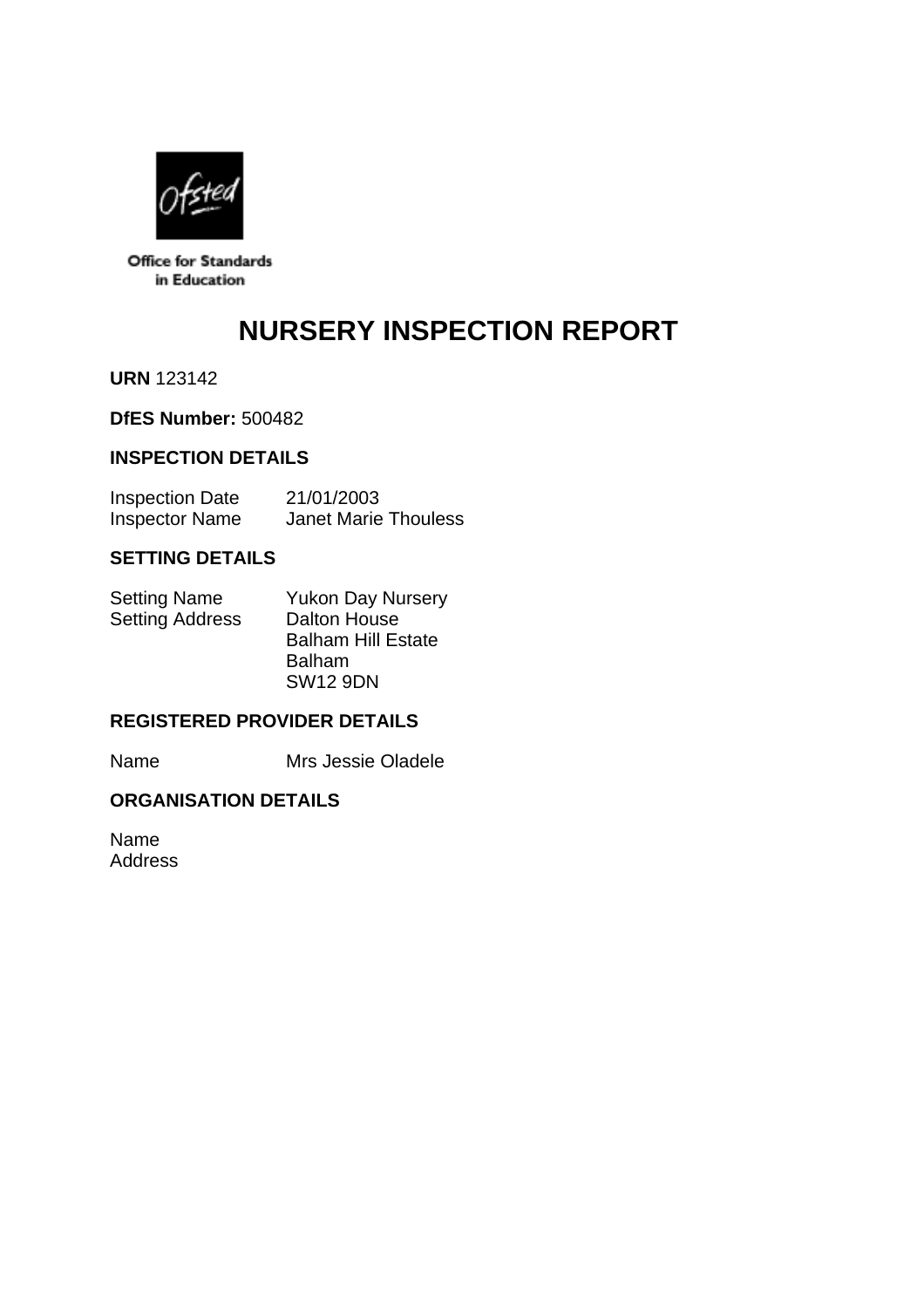# **ABOUT THE INSPECTION**

The purpose of this inspection is to assure government, parents and the public that the nursery education for funded three and four year old children is of an acceptable quality. Inspection of nursery education also identifies strengths and weaknesses so that providers can improve the quality of educational provision and help children to achieve the early learning goals (elgs) by the end of the Foundation Stage. This inspection report must be made available to all parents.

If the setting has been inspected previously, an action plan will have been drawn up to tackle issues identified. This inspection, therefore, must also assess what progress has been made in the implementation of this plan.

#### **Information about the setting**

Yukon Day Nursery opened on 07/01/1993. The nursery operates from a large hall with additional rooms, underneath a block of flats on the Balham Hill estate South London. The nursery is registered for 24 children aged 2-5 years. There are currently 13 children on roll. This includes three funded three year olds and four funded four year olds. At present no children attending have special educational needs; or for whom English is an additional language. The nursery opens Monday to Friday for 50 weeks of the year. Opening hours are 8.30am - 6.00pm. Staff working with the children hold a range of child care qualifications. The nursery receives support from the Early Years Childcare Partnerships.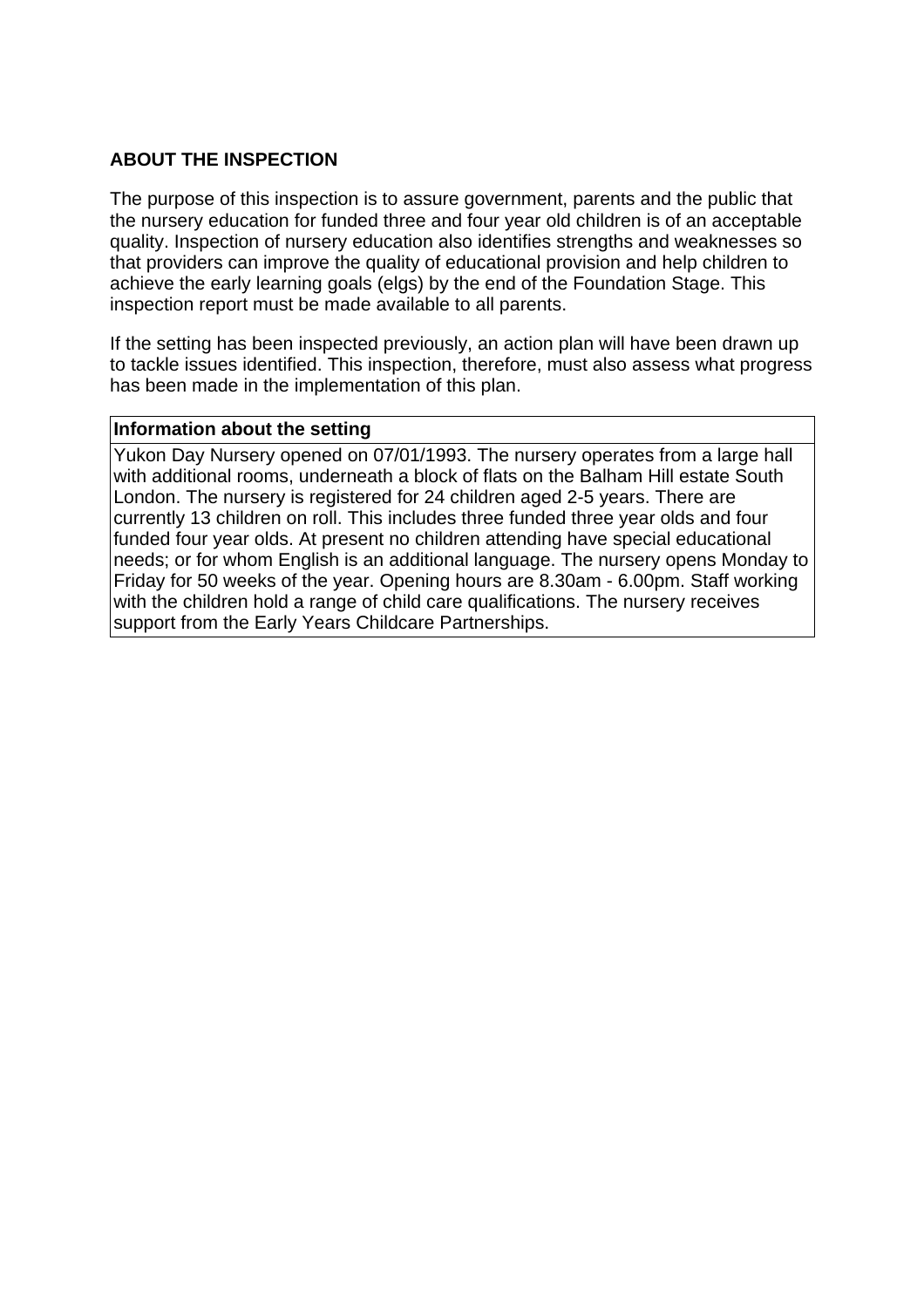## **INSPECTION OF THE NURSERY EDUCATION PROVISION FOR FUNDED THREE AND FOUR YEAR OLDS.**

## **How effective is the nursery education?**

Yukon Day Nursery offers good quality education, where children enjoy learning through a wide range of interesting activities. Effective teaching helps children make generally good progression personal, social and emotional development, communication, language and literacy and physical development. Teaching is generally good with some good aspects. Since the last inspection staff have attended training in curriculum planning and other child-care related courses. The teaching of physical and creative development is good and is supplemented by a dance teacher and physical education tutor. Staff are relaxed and friendly in their management of the children. Staff are able to plan activities and demonstrate a good knowledge of six areas of learning. Most of the activities available are adult led, little opportunity is given for the children to participate in freely chosen activities, especially in the area of mathematical understanding. The children are eager to learn, however, staff are not always diligent in extending knowledge during question time. Leadership and management are satisfactory. This ensures a shared understanding of good early years practice. A weakness in this area is that staff are not able to evaluate their work as practioners. The partnership with parents and carers is very good. Parents commented verbally and on paper how happy they are with the way their children are taught. Some commented that children who attend the nursery went on to do very well in school. The assessment of children's learning has improved. It follows the headings in the early learning goals. However, staff do not always use the information about children's individual achievements to focus their learning. The nursery has a good range of equipment to cover all areas of learning.

#### **What is being done well?**

- Children's behaviour is generally good. - Staff have attended training in the early learning goals. This reflected in the planning and delivering of activities in the six areas of learning. - The programme for physical development is supplemented by visiting teachers who engage the children in dance and physical education. - The programme for knowledge and understanding of the world is supplemented by visits to places of interest in the wider community. Visits to the nursery from local professionals helps to extend the children's learning. Pictures on display showing the celebrations of festivals and visits, allows the children to re-visit past events and talk about them. - Staff work well as team to provide an interesting range of activities, good role models and harmonious learning environment. - The range and balance of resources supports the children in the six areas of learning.

#### **What needs to be improved?**

- ensure that staff are diligent in ensuring that they encourage spontaneous play and extend the children's learning. - Observations on the children should be used to plan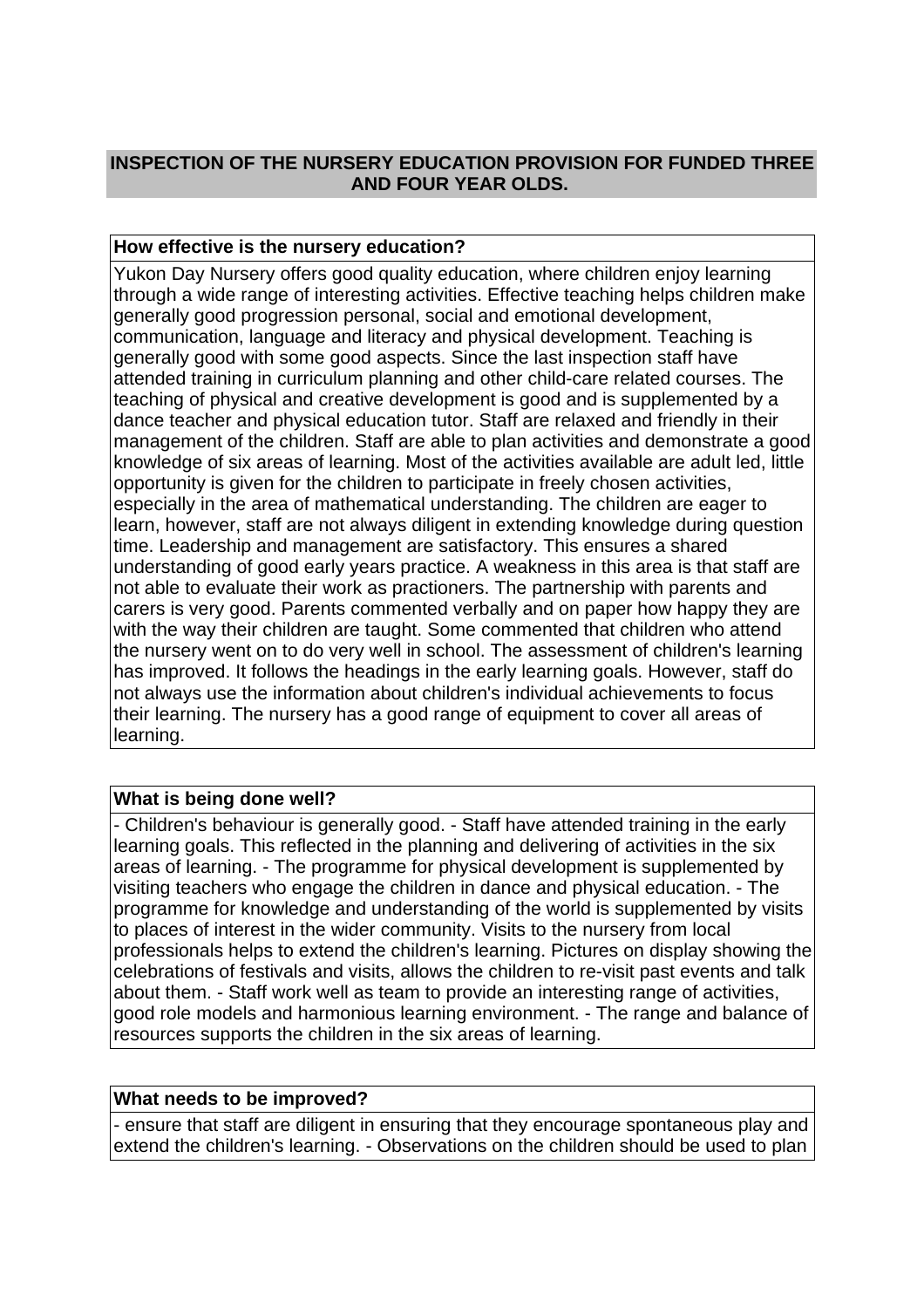appropriate activities. The planning of activities must clearly show how the children are progressing to the next stepping stone. - use and encourage freely chosen activities in daily routines to extend children's learning particularly in the programme for mathematical development.

## **What has improved since the last inspection?**

The setting has made generally good improvements since the last inspection. The programme for communication, language and literacy has improved. Children are able to understand that text carries meaning. Children are also able to write their names on craft work. The system for recording children's significant achievements on a daily basis is in its early stage of development.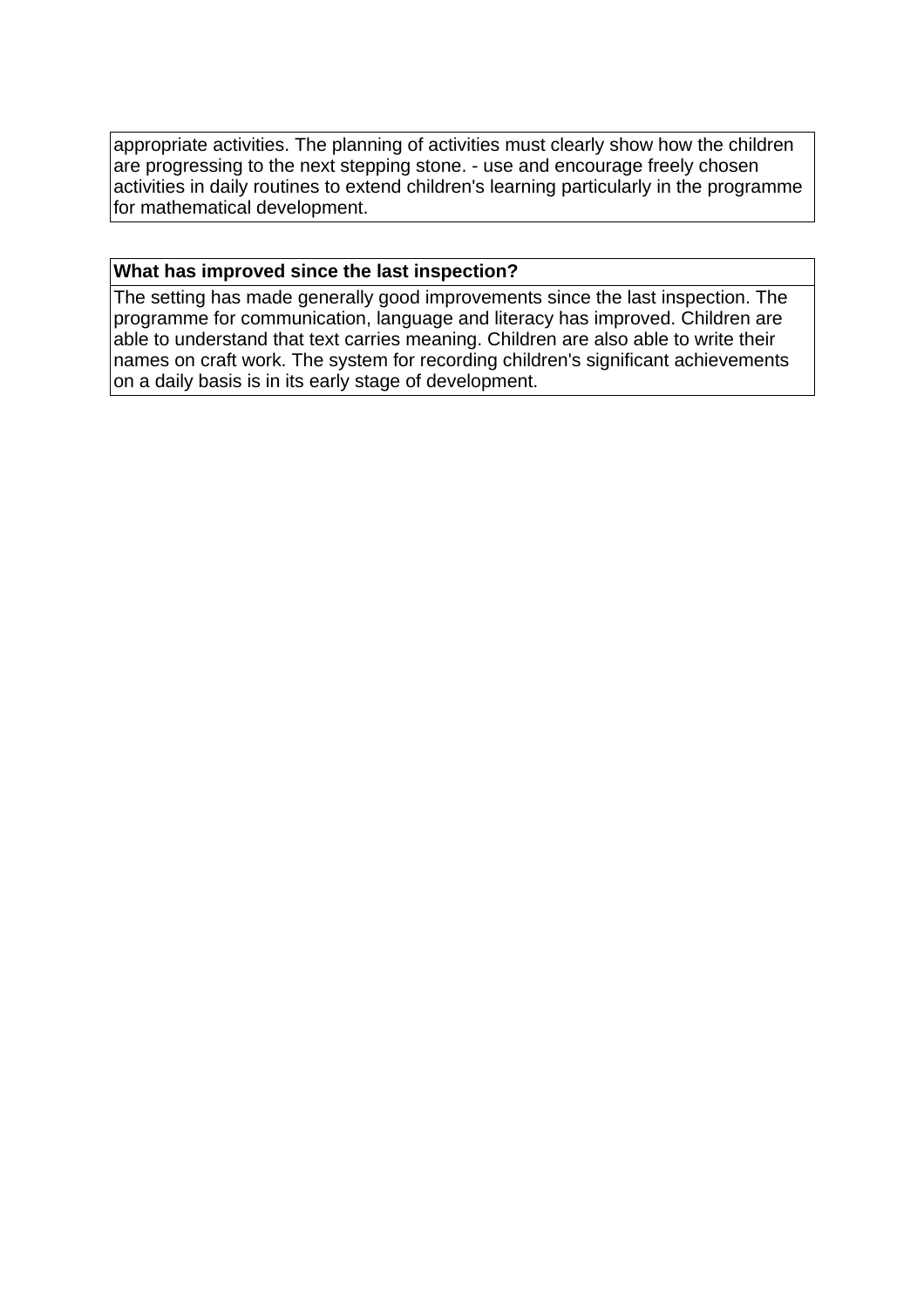# **SUMMARY OF JUDGEMENTS**

#### **PERSONAL, SOCIAL AND EMOTIONAL DEVELOPMENT**

Judgement: | Generally Good

Children make very good progress in this area. They confidently express verbally and emotionally. They relate well with each other and adults. Children work purposefully at given tasks. However missed opportunities to extend children's independance around meal times needs to be developed.

# **COMMUNICATION, LANGUAGE AND LITERACY**

Judgement: Very Good

Children are making good progress in this area. Many of the children are confident speakers and engage easily in conversations with each other and adults. Children are able to understand that text carries meaning. Most of the children are able to write their names on craft paper.

## **MATHEMATICAL DEVELOPMENT**

Judgement: | Generally Good

Children progress in this area is satisfactory, simple everyday situations are used to help children understand concepts such as "how many". They do not often develop or consolidate mathematical learning during activities.

#### **KNOWLEDGE AND UNDERSTANDING OF THE WORLD**

Judgement: Generally Good

Children's progress in this area is very good. Children are made aware of the wider community by visiting places of interest, such as London History Museum. Visitors from different professional in the community extend the children's awareness of outside events. The celebrations of festival help to foster the children's understanding of different cultural traditions. Children were not challenged at times ithrough discussion and this lead to missed opportunities of learning.

# **PHYSICAL DEVELOPMENT**

Judgement: Very Good

Children make generally good progress in this area. They have a wide range of equipment to use outdoors, a physical education and dance teacher is employed to tutor the children in this area. Children learn the importance of hygiene and know why they wash their hands before eating and after using the toilet.

# **CREATIVE DEVELOPMENT**

Judgement: | Generally Good

Children make generally good progress in this area. Children express themselves through a variety of experiences including music, painting, drawing and work with malleable materials. At times children did not use the resorces avalible to them to their full potential and this reduced leaarning opportunities.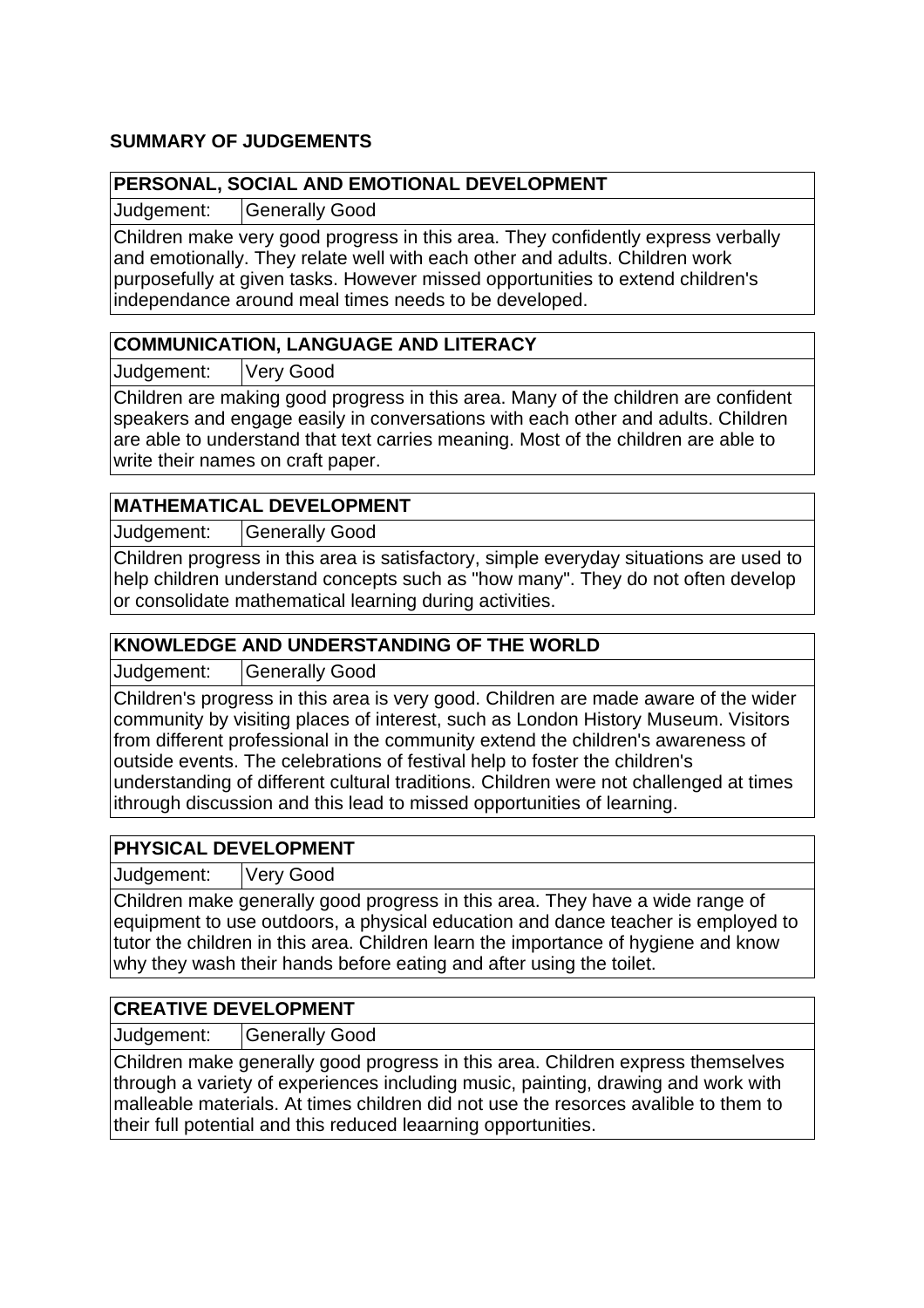| Children's spiritual, moral, social, and cultural development is |  |
|------------------------------------------------------------------|--|
| fostered appropriately:                                          |  |